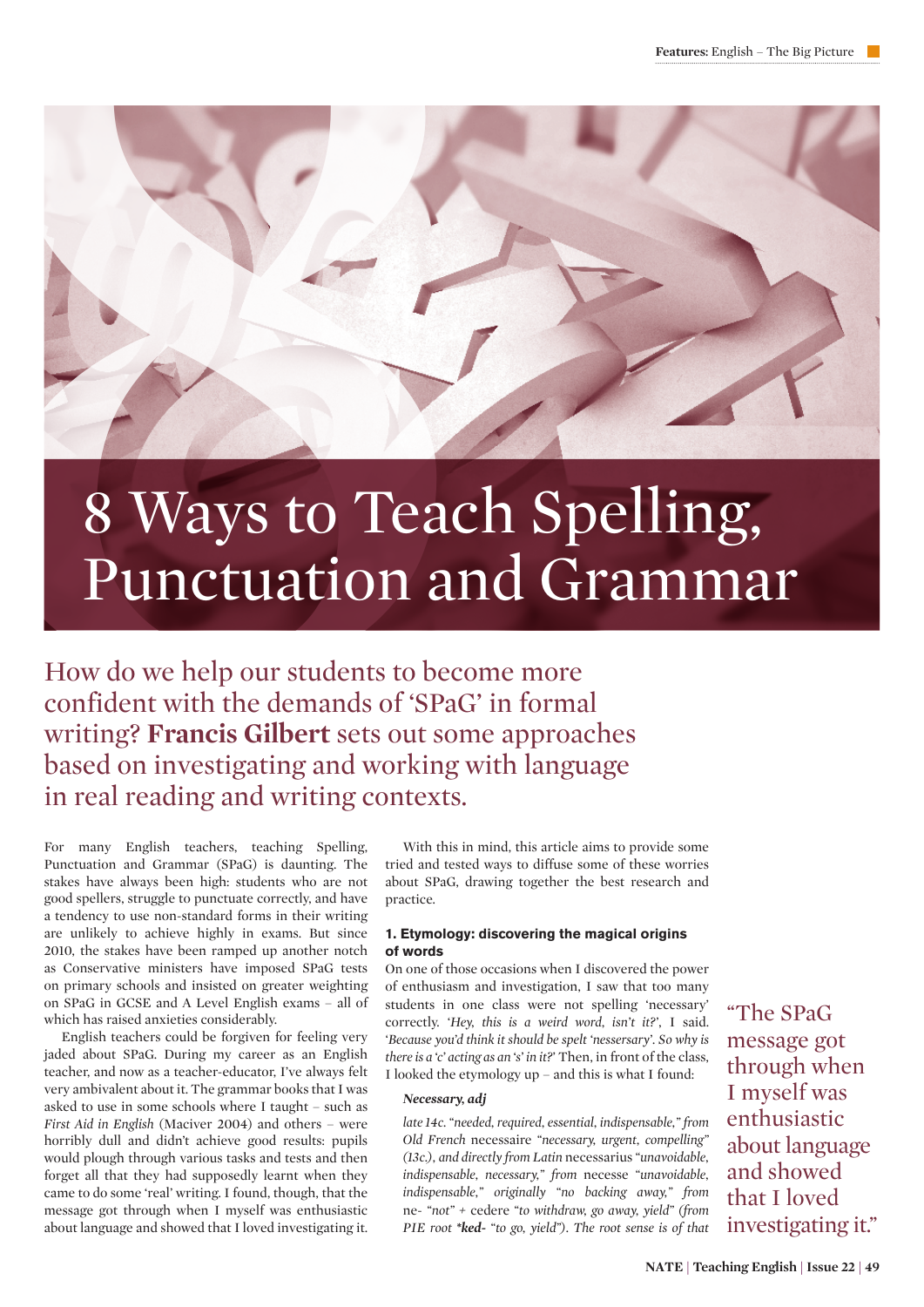

*from which there is no evasion, that which is inevitable. Necessary house "privy" is from c. 1600. Necessary evil is from 1540s (the original reference was to "woman").*

https://www.etymonline.com/word/necessary

This led to a discussion about how the word comes from the French and Latin. We all laughed about 'necessary house' when I told them what a 'privy' was; we thought about it meaning 'no backing away'. Now a sort of magic pervaded the word – and the students' ability to spell it improved. From that time onwards, I began to discuss the etymology of important words with my classes, finding that it really helped with pupils' spelling.

### **2. Working words out: modelling learning**

Some teachers might bridle at the thought of looking up a word in class with students, because, as an English teacher, students think you are supposed to know the meaning of every single word in the language, and their spellings. This is, of course, an absolute impossibility. Moreover, research has shown that when a teacher 'models' how they discover things in front of the class and then encourages their pupils to do the same, they really help their pupils to learn both more quickly and more happily (Watkins, 2010).

What does this mean in practice? It means being honest! If you don't know the meaning of a word in a passage you are reading, then tell your students that you find it difficult and show them how you might work out the meaning. Recent research (Giovanelli, Mason: 2015) has shown that reading is often best taught when a teacher doesn't know the text and is reading it the first time with the students – or at least giving the impression that they are. In part, this produces better outcomes from students because the teacher is able to model how they find out what difficult words and phrases mean by re-reading them, by asking questions, by looking up words in a dictionary. I have observed too many lessons – and been guilty of delivering them myself – where the meanings of difficult words are supplied in a glossary. The process of looking words up in a dictionary aids spelling and comprehension because students will internalise the word, making it their own.

# **3. Reading aloud: expressing yourself, finding your errors**

Getting students to read aloud is really important if you want them to improve their SPaG. This became clear to me when I once asked a student to read what they had written in their book to me. (I was sitting beside them so they weren't embarrassed that everyone was listening.) Their work, which I had not marked, was full of SPaG errors. As they read, they began to realise most of their own mistakes: spelling, punctuation and grammar. The act of reading aloud was absolutely central to them realising their errors. From that time onwards, I asked my students to read their work to each other in pairs or groups on a regular basis and found that if I asked them to stop and correct their work when appropriate, this had amazingly good results.

# **4. Real contexts: SPaG through reading and writing**

While decontextualised tests can have their place (see below), the overwhelming evidence is that pupils learn to spell, punctuate and discuss grammar when they are reading 'real' pieces of writing and exploring 'real' situations. This is why giving them lots of high-stakes spelling and grammar tests where they are only writing one-word answers is a waste of time.

You're far better off using some of the excellent resources published by the likes the University of Exeter: these are free, research informed and supported by yours truly, NATE (see below for details). These resources can be used in the classroom with little or no modifications. They model for teachers how the teaching of grammar in particular can be embedded within the teaching of such texts as *A Monster Calls*, *Touching the Void*, *Lord of the Flies* and *Great Expectations*. If you don't feel confident about teaching grammar, they are a great place to start because lesson plans and resources are provided. Once you've used them, you'll grow in confidence and then use their ideas to inform your teaching of other texts.

The English and Media Centre's *All Sorts* (a series of teaching ideas, resources & plans) also contains some brilliant ready-made lessons on the teaching of spelling

"When students read aloud, they begin to spot most of their own mistakes: spelling, punctuation and grammar. The act of reading aloud is central to them realising their errors."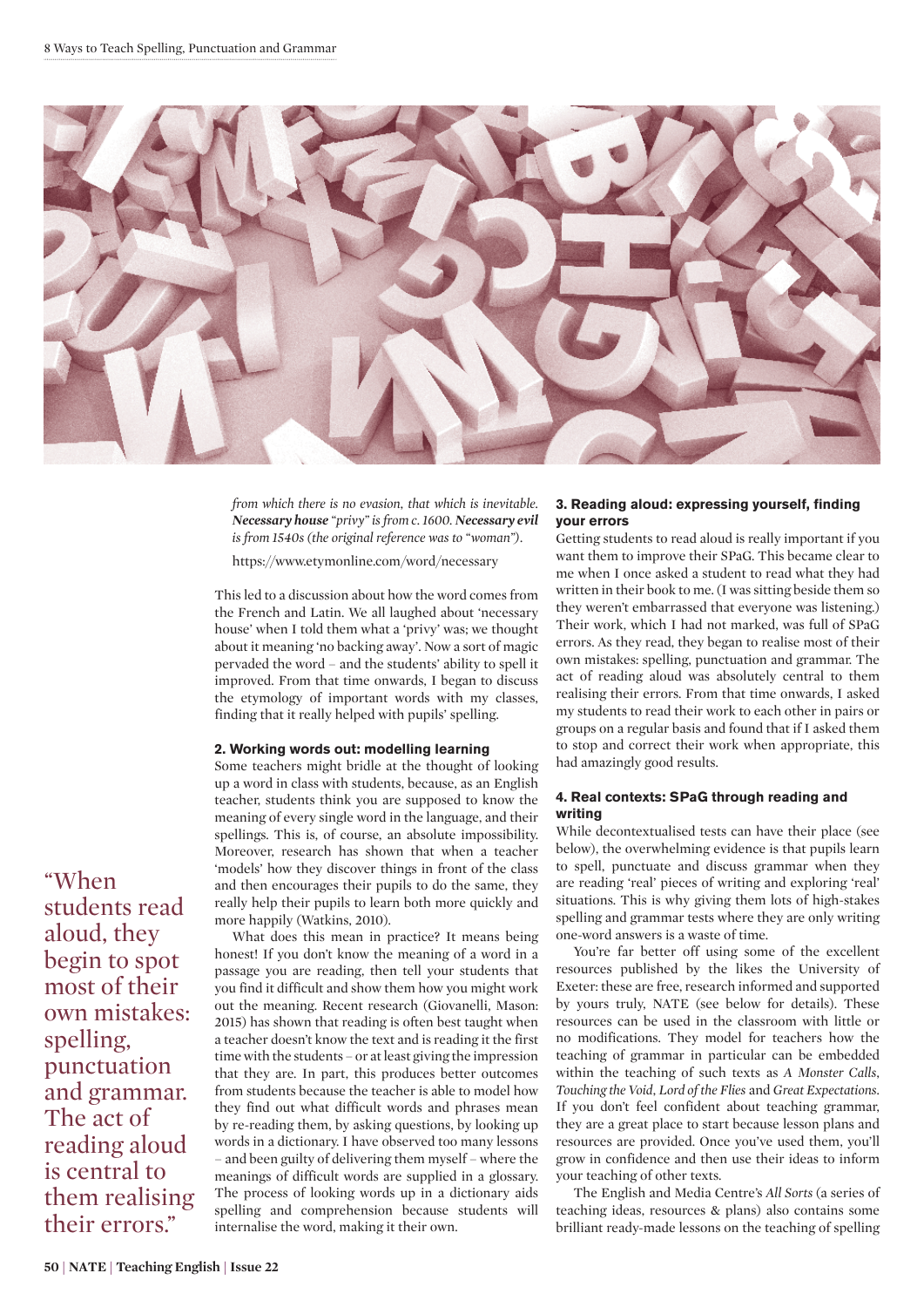('Word Banks') and grammar ('Proper English') as well. Recently, *How to Teach Grammar* (OUP 2019) by Bas Aarts, Ian Cushing, and Richard Hudson has also illustrated best practice.

### **5. Marking: approaches to assessment**

One of the problems with marking every single piece of work for SPaG errors is that pupils don't learn to look for mistakes themselves, but expect the teacher to do this. Furthermore, teachers don't acquire a proper record of the errors. One of the best ways to assess SPaG productively, then, is to write students' errors on one 'assessment' sheet while you are marking a set of books. Keep these sheets in your record systems, which could look like this:

| <b>Spelling</b> | <b>Punctuation</b> | <b>Grammar</b> | <b>Other</b> |
|-----------------|--------------------|----------------|--------------|
| issues          | issues             | issues         | points       |
|                 |                    |                |              |

You can then experiment with not marking students' work but simply telling your classes that you found these errors, getting students to re-read their work to see where they made them, and asking them to correct their errors. This helps them to acquire the vital skill of proof-reading and saves you a great deal of time too.

The key point is to gain a central record of errors/ issues and then systematically target addressing them in your subsequent lessons. Putting all your comments on one sheet is a great way of doing this. You show parents and managers that you are marking the work by photocopying this sheet and asking students to put it in their books, and then reflect upon how they are addressing the relevant issues. Research (Black *et al*. 2004) shows this is a more effective and much less time-consuming way of marking than annotating individual books.

# **6. Finding patterns, making sense**

NATE published a wonderful resource in 1996 entitled *The Grammar Book: Finding Patterns – Making Sense*, which just about sums the whole thing up. Teaching SPaG effectively is about encouraging students to see the patterns that exist in spellings, sentence structures, word order and meanings. When you look closely, strict 'rules' rarely exist, but recognisable patterns often do. For example, some spelling patterns are much more reliable than others: the famous *'i before e except after c'* rule' has so many exceptions (neighbour, weight, etc.) that some experts claim it's not worth teaching. Estimates say that there are 923 exceptions and only 44 words that follow the rule. The appendix for the National Curriculum is pretty useful in terms of suggesting 'rules' but its prescriptive approach is not helpful for nurturing enlightened teaching which really gets students improving their spelling.

## **7. Creative re-drafting**

As an English teacher I never enjoyed giving spelling tests; I learnt quite quickly that scouring pupils' work with red marks highlighting all their inaccuracies was not productive. I realised that it was much better to systematically get students to re-draft their work, considering deeply how I might motivate them to do this well.

A great way to do this is to give pupils real audiences to write for. This makes a huge difference. So, for example, some of the most effective SPaG lessons I taught were when I asked my difficult Year 9 students, many of whom struggled with SPaG, to write exciting stories for the new Year 7 students; drafting was built into the process and much else beside.

The Year 9 students met with the Year 7s, interviewed them about the stories they liked, then planned and drafted their stories a few times, getting their peers to assess and correct them; at the same time I circulated



"Teaching SPaG effectively is about encouraging students to see the patterns that exist in spellings, sentence structures, word order and meanings."